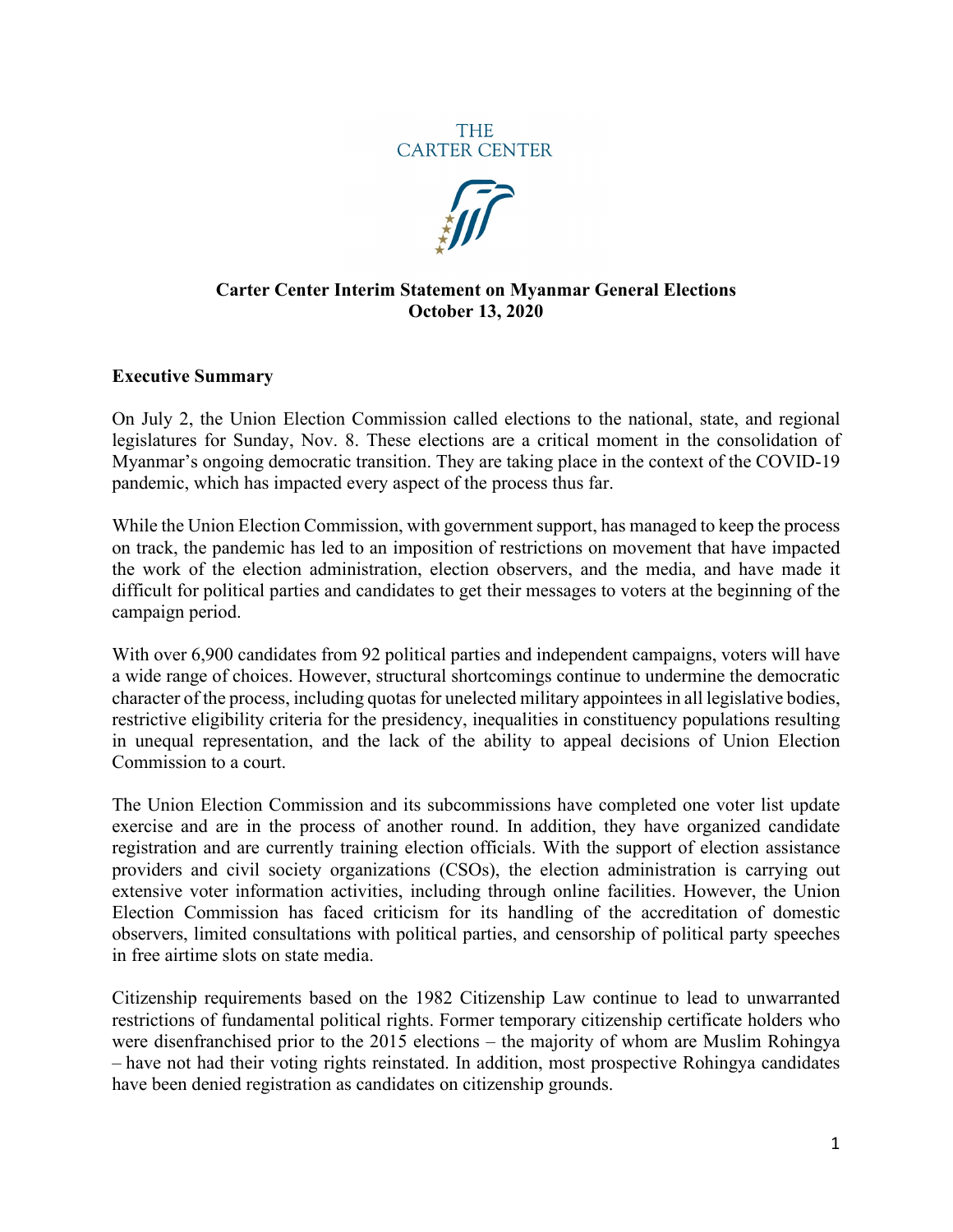The election campaign period began on Sept. 8. As the size of rallies and door-to-door campaigning has been restricted to limit the spread of COVID-19, political parties and candidates resorted to smaller-scale events and vehicle caravans, which have led to some interparty clashes. In addition, many parties and candidates have shifted much of their campaigning online via social media. Monitoring of public Facebook accounts has shown an increase in hate speech and disinformation about parties and candidates.

The Carter Center, which was accredited as an observer organization on July 30, has also been impacted by the COVID-19 pandemic. Election observation mission (EOM) core team experts are still in the process of deploying to Myanmar, and the EOM's 24 long-term observers ― all of whom are Myanmar citizens due to the challenges of travel facing foreign nationals — are working remotely due to lockdowns in Yangon and domestic travel restrictions. Nevertheless, the mission continues to follow the election process and plans to deploy up to 12 foreign national short-term observers. In the coming weeks the EOM will focus observation efforts on the completion of the voter roll, the conduct of the campaign, decisions on holding elections in constituencies affected by conflict, advance voting, polling, counting, tabulation and announcement of results, and the resolution of election-related disputes.

The Carter Center thanks the Union Election Commission and the government of Myanmar for facilitating the work of the Carter Center EOM and thanks political parties, candidates, and CSOs for providing their ongoing perspectives on the election process.

# **Introduction**

The Carter Center was accredited by the Union Election Commission (UEC) on July 30 as an international election observation mission (IEOM) to observe Myanmar's general election scheduled for Nov. 8, 2020. The mission is led by Sean Dunne and includes a core team of six international election specialists and 24 long-term observers (LTOs). Due to the COVID-19 pandemic, the Center has adapted its standard observation methodology, and Myanmar citizens have been recruited to serve as LTOs. The Center is planning to deploy up to 12 foreign national short-term observers (STOs) for the polling, counting and tabulation of results.

Prior to the announcement of the election date, The Carter Center conducted an interview survey of political parties to assess their intentions related to the election.<sup>[1](#page-1-0)</sup> The IEOM has also analyzed public data on voter registration; candidate nomination, scrutiny, and appeals; the political and electoral environment in the pre-campaign period and the beginning of the campaign; as well as monitoring social media trends. LTOs were briefed in September and are working in teams of two to observe the process with additional attention being given to the openness of political space, women's participation, ethnic minorities, and persons with disabilities. However, the Center's ability to observe has been constrained by COVID-19 related travel restrictions, and the findings of this report are necessarily limited as a result.

The Center observes elections in line with the Declaration of Principles for International Observation and bases its assessment on a range of international and regional principles,

<span id="page-1-0"></span><sup>&</sup>lt;sup>1</sup> Of the 94 registered parties contacted, 84 (just under 90%) participated in the survey.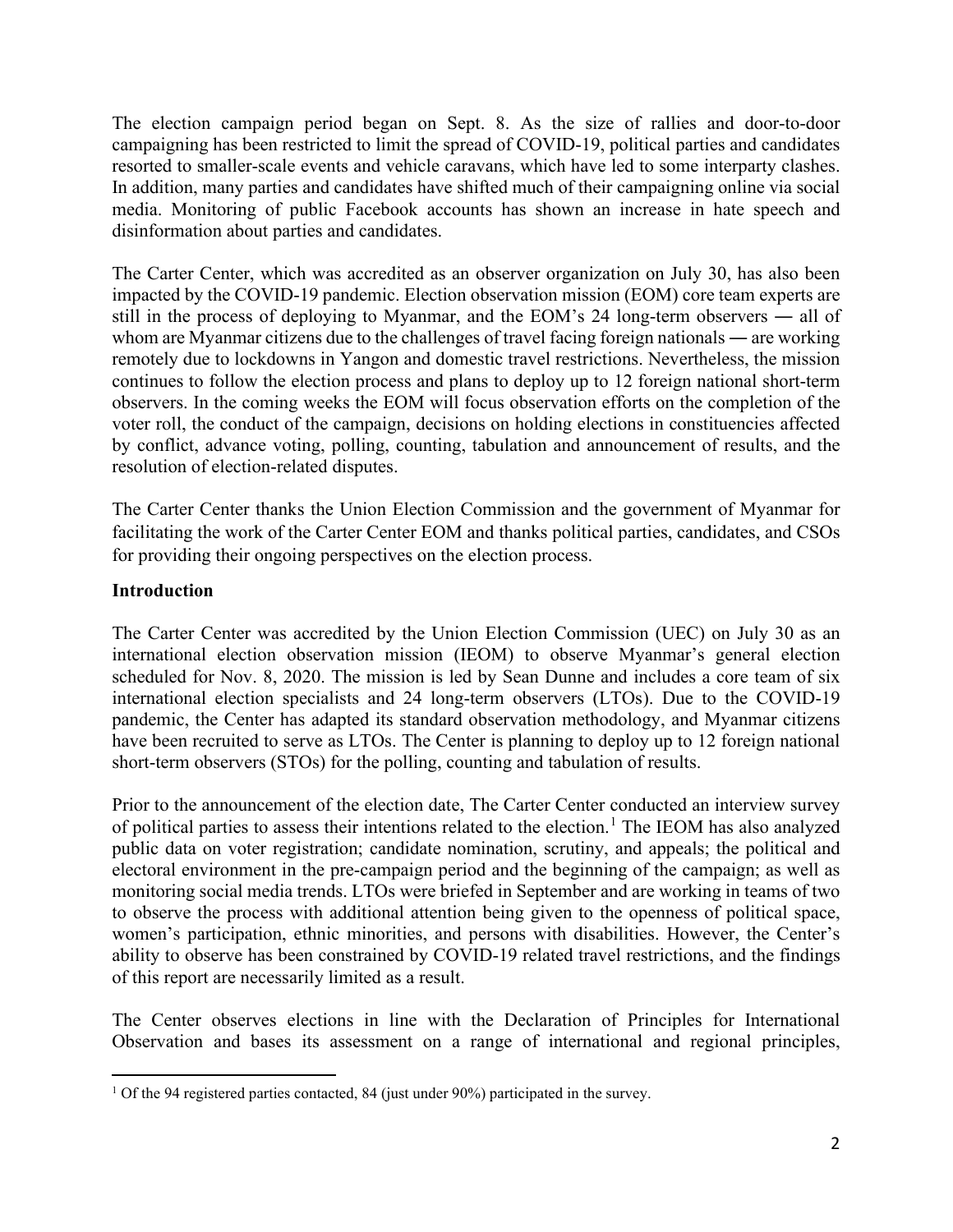commitments and best practices for democratic elections. The Center has observed more than 110 elections in 39 countries around the world. The Carter Center has had an office in Myanmar since 2013 and deployed an observation mission around the 2015 general election.

### **Background and Context**

The Nov. 8 general elections are the second to be held since democratic reform efforts began in 2011. These elections therefore represent a critical moment in the consolidation of Myanmar's ongoing democratic transition. The 2015 general elections led to a victory for the then-opposition National League for Democracy (NLD). Subsequent by-elections in 2017 and 2018 to fill 32 vacant seats (2.8% of all elected seats) did not affect the balance of power in the Union parliament or in any state/region parliament.

Elections are being held for the upper and lower houses of the Union parliament and for the 14 state and regional parliaments. A total of 1,171 seats are being contested under a single-member, first-past-the-post electoral system. However, under the 2008 constitution, one-quarter of seats in each body are reserved for military appointees. With a 75% threshold necessary to pass constitutional amendments in the Union parliament, the support of the military is essential for the passage of proposals. Lacking the support of the military bloc, a 2019 initiative to implement constitutional reform led to no significant changes in the constitutional order.

The commitment of Myanmar to uphold fundamental and inclusive principles for political representation and universal suffrage is an ongoing concern in this election cycle. In addition to the military's reserved bloc of representatives in elected bodies, the 2008 constitution retains restrictive provisions for the eligibility criteria of the presidency, and there is no right of appeal of UEC decisions. Discriminatory legal regulations for citizenship effectively disenfranchise several ethnic minorities, particularly the Rohingya.<sup>[2](#page-2-0)</sup>

However, political will has been manifest in advancing some aspects of the legal framework. Legal amendments passed in June 2020 included, among others, formalizing the role of election mediation committees for dispute resolution, requiring military personnel and their families to vote outside of barracks, requiring election subcommissions to ensure support for persons with disabilities, acknowledging the right of observers to be in polling stations, and providing for the replacement of a ballot if accidentally spoiled by a voter during polling. However, elements of the 2015 electoral process that were highlighted as important for reform, such as military out-ofconstituency voting and the appointment of women as UEC commissioners, have not been addressed.

The election date was announced on July 2, with election preparations occurring amid the COVID-19 global pandemic and has been affected by an upsurge of infections in Myanmar. The situation has prompted a range of measures affecting all aspects of the elections, including the technical preparations by the UEC, campaigning by political parties and candidates, and the work of the media and election observers, national and international alike. COVID-19 was classified as a natural disaster by government authorities on April 16. Critically, a natural disaster is one of the

<span id="page-2-0"></span><sup>&</sup>lt;sup>2</sup> In 2017, some 700,000 Rohingya were displaced to Bangladesh during a major operation by security forces.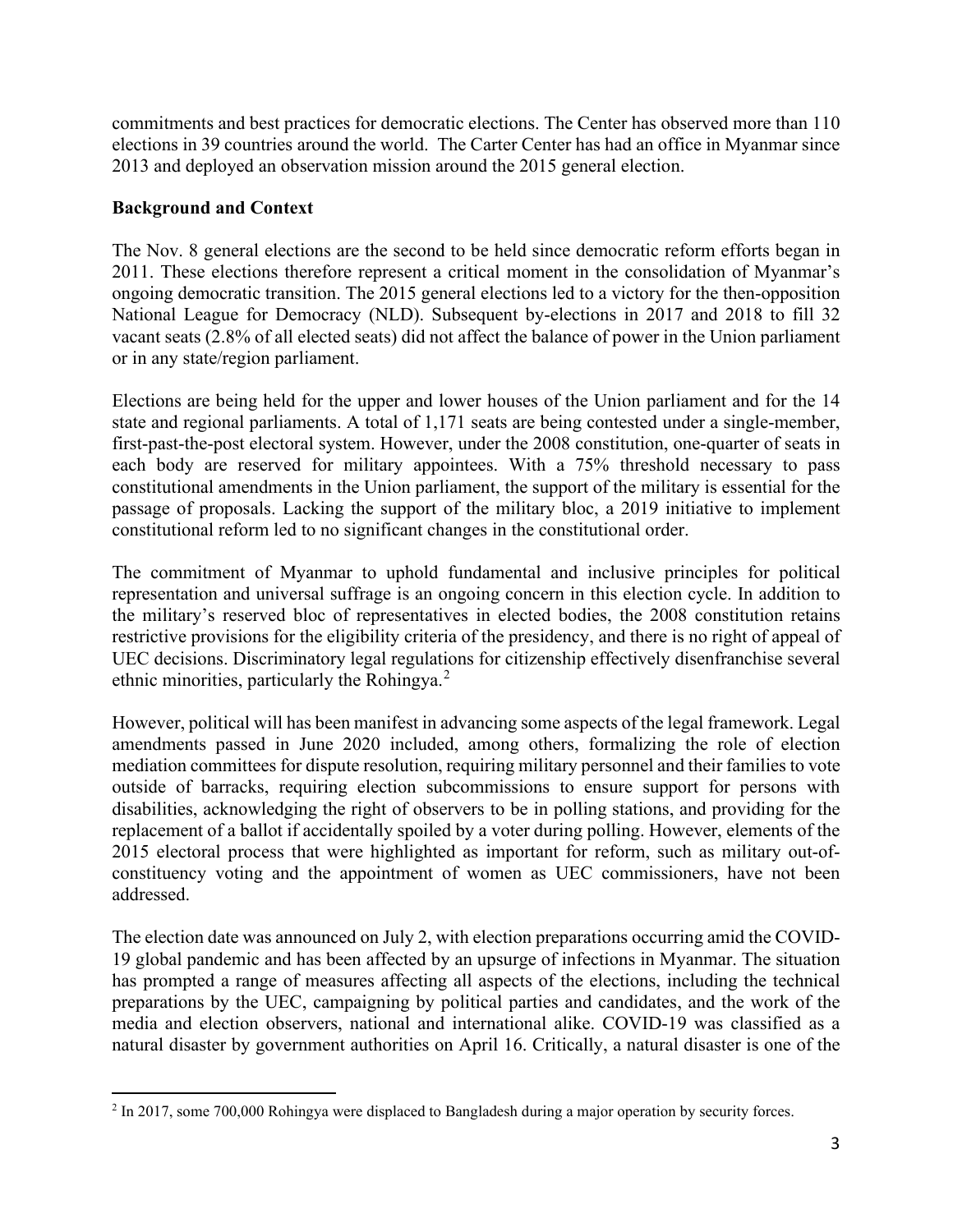legal grounds upon which elections may be postponed in select constituencies, along with conditions of insecurity.

Several areas continue to be affected by conflict within Myanmar involving government forces and ethnic armed organizations. In many conflict-affected areas, the work of UEC subcommissions, civil society, the media, political parties, and candidates has been hindered by events. These conditions and restrictions on internet access experienced in Rakhine State have been particularly problematic, not only for parties and candidates but also for election officials to engage and inform voters. Meanwhile, the onset of COVID-19 has added to the obstacles for internally displaced persons affected by conflict to participate in the election process, as well as for citizens returning from abroad and seasonal workers displaced by the pandemic.

### **The Election Landscape**

### *Election Boundaries*

On July 1, the UEC announced the constituency boundaries for the general elections as prescribed by the election laws. The 330 township level boundaries define the constituencies for the Union parliament's lower house, while for the upper house 12 seats are allocated to each of the 14 states and regions (commonly based around a combination of townships). State and region assembly constituencies are based on a division that permits two seats to be allocated to each township. This formulation leaves little discretion to the UEC and imparts a notable imbalance in the equality of the vote across constituencies. This results in an undermining of equitable suffrage in Myanmar's election process, i.e., when a representative in the same assembly may represent a constituency of either a few thousand or a few hundred thousand voters.

#### *Voter Registration*

To participate in the elections, an eligible citizen must be recorded on the voter roll. The UEC does not directly collect voters' information but receives the data from the General Administrative Department (GAD) and the Ministry of Labor, Immigration and Population. The UEC then allows individuals and communities the opportunity to verify and correct information through two rounds of public voter roll display that are scheduled to be conducted over two-week periods. The first period of display was held from July 25 and was extended by an additional week to Aug. 14. Of an estimated 38.1 million voters, a reported 6.6 million (about 17%) checked their records. The main correction that was reportedly requested was for the addition of eligible voters that had not appeared on the preliminary voter roll. The second round was originally scheduled to start in October but was announced to start early, on Sept. 20. A surge in COVID-19 cases and the ongoing development of online facilities for voters to check their details led to a delay. The exercise started on October 1 and is scheduled to be completed on October 14.

Out-of-country voting (OCV) is being conducted in October at Myanmar embassies under the supervision of the Ministry of Foreign Affairs. The Myanmar diaspora is estimated to be 5 million people. In 2020, over 100,000 citizens have registered for OCV, an increase of over 300% as compared to 2015, when approximately 34,000 voters registered for OCV. Within Myanmar, voters may vote in advance, both in-constituency (if they expect not to be able to access their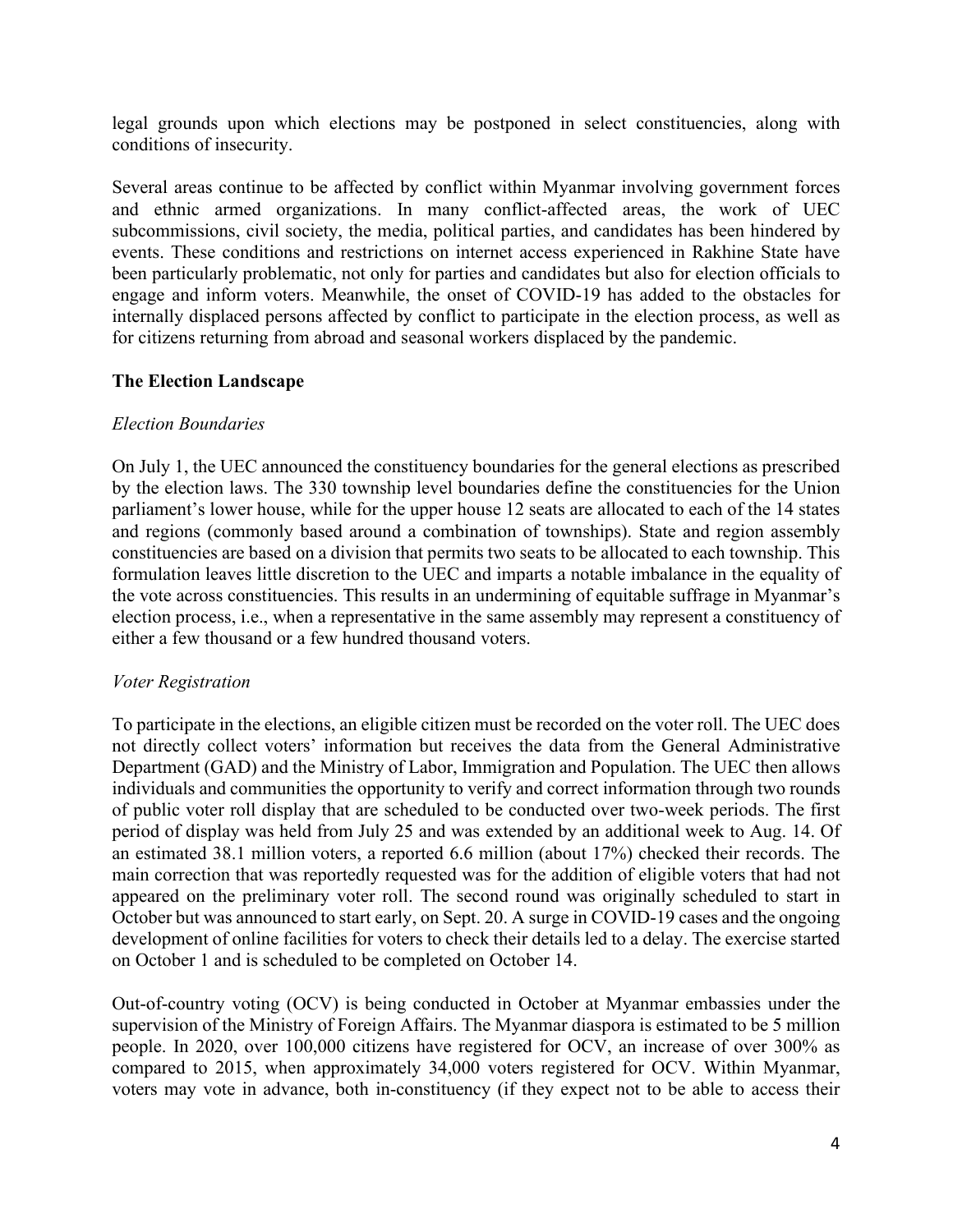locally assigned polling station on election day) and out-of-constituency (if they are based away from their constituency of residence). Of note, one of the legal amendments adopted in June reduced the residency requirement from 180 days to 90 days, which has been a source of concern for some political parties based in ethnic areas.

## *Candidate Nomination and Registration*

A total of 7,030 candidates submitted their nominations to election subcommissions from July 20 to Aug. 7. Of these, 26 candidates withdrew their nominations by the deadline of Aug. 10, while the remainder were subject to a period of one-week scrutiny by election subcommissions. Of those nominated, 6,969 candidates were registered, comprising 6,689 candidates from 92 parties and 280 independent candidates. There are 1,934 candidates running for a seat in the Union parliament's lower house, 976 for the upper house, 3,847 for the State/Region assemblies, and 212 for the election of 29 seats for ethnic affairs ministers.<sup>[3](#page-4-0)</sup> Compared to 2015, this represents an increase of 10% for the Union parliament's upper house, 11% for the lower house, slightly over 17% for the state/region parliaments, and 32% for the election of ethnic affairs ministers. There is a decrease of 9.7% in the number of independent candidates in comparison to 2015.

As identified by the Carter Center's baseline survey for political party intentions, most parties (97%) fielded candidates for the state/region assemblies and for the Union parliament's lower house (93%), with 64% vying for seats in the upper house. Three political parties, the National League for Democracy (NLD), the United Democratic Party (UDP), and the Union Solidarity and Development Party (USDP), have fielded candidates in all three levels of election and across all 14 states and regions. The number of female candidates (1,094) represents an increase of 37% over 2015. However, women candidates represent only 16% of all registered candidates.

Election subcommissions denied the registration of 35 nominees. The grounds included exclusion on the basis that the candidates' parents did not hold citizenship at the time of their birth, or that the nominee had not resided continuously in Myanmar for the past 10 years. Unclear changes in the classification of past citizenship documents has made the proof of parents' citizenship an opaque administrative barrier to determine eligibility. These difficulties have disproportionately affected Rohingya nominees and has led to the exclusion of Rohingya candidates in the general elections. While these decisions have been appealed, the UEC and its subcommissions have thus far upheld these rejections.

## *Voter Education and Information*

The UEC, in cooperation with CSOs, launched a nationwide public outreach campaign targeted to several key demographics, including women, youth and first-time voters. The materials have included the distribution of pamphlets and posters, FAQs, educational and motivational videos, "how to vote" pamphlets, "countering false news" pamphlets, "how your vote counts" pamphlets, billboards, and online quizzes. In addition, voter education game boxes, street theater guidebooks, mock voting kits, easy-to-read cartoons, animated videos, and motivational video series have been produced in 22 ethnic languages and in Braille in three languages. Outreach materials are being

<span id="page-4-0"></span><sup>&</sup>lt;sup>3</sup> Ethnic affairs minister positions are reserved seats in state/region assemblies for the representation of ethnic communities that are a minority in the state/region but exceed a threshold of 0.1% of the national population.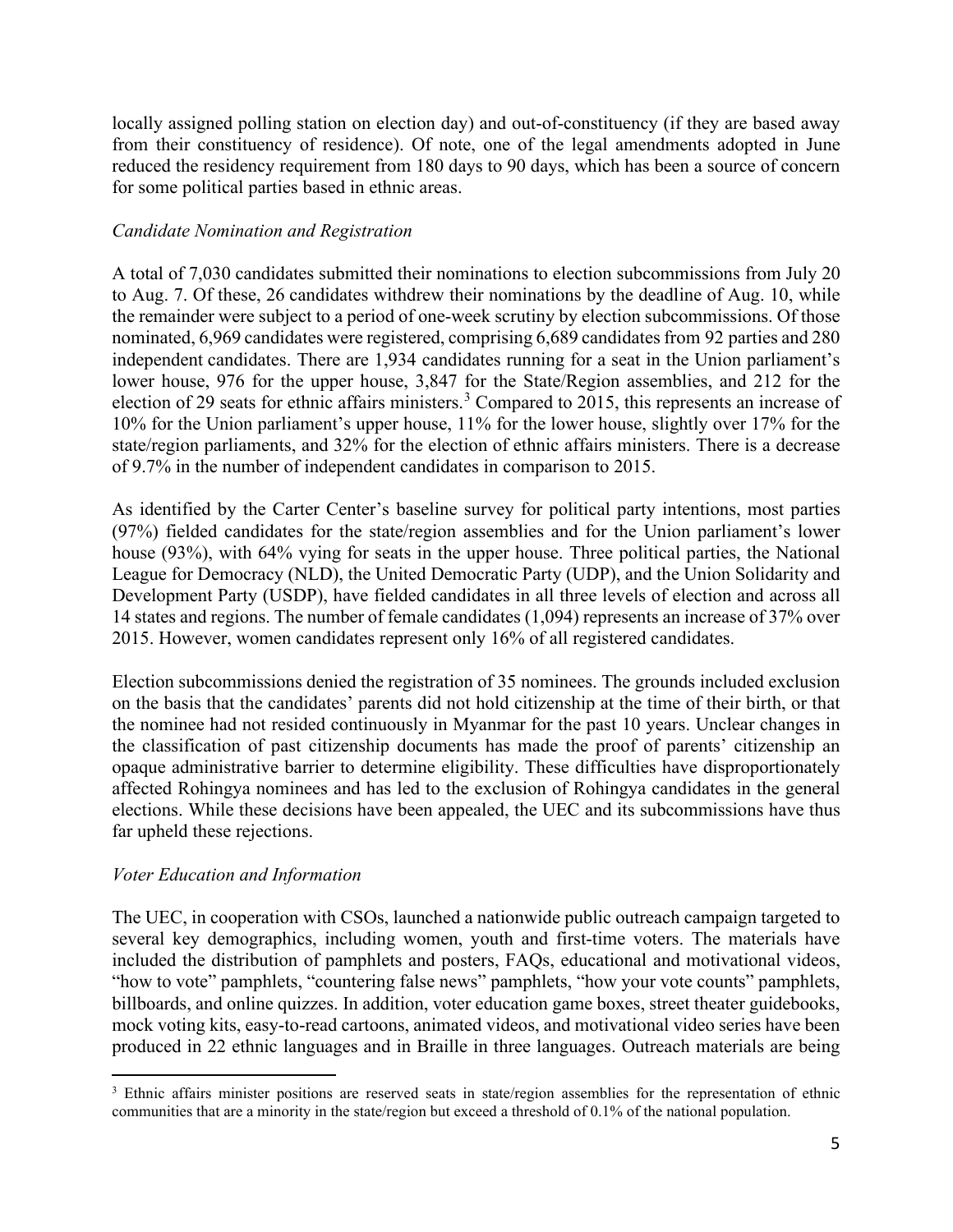distributed throughout the country under COVID-19 related movement restrictions. These efforts have been complemented by online facilities, including the UEC's dedicated website for voters to check their registration status and mobile apps.

## **Campaign Environment**

While the 2008 constitution bans government officials from party activities during their term of office, the law allows the UEC to authorize "party organizational and territorial organizational work" by members of the government. On July 1 the UEC issued a directive allowing members of the government to undertake these party-related activities. In the absence of a clear definition of what "organizational work" entails, several political parties expressed public concern over the potential advantage for incumbent political contestants ahead of the official campaign period. [4](#page-5-0) The UEC clarified that the work could permit activities such as food distribution but could not allow for activities that explicitly sought to promote a voter's choice of candidate or party in the election.

The 60-day official campaign period was announced on Sept. 6, two days prior to its start. Strict COVID-19 preventive measures have imposed limitations on in-person campaigning in the first weeks of the campaign period. The UEC promulgated standard operating procedures on Sept. 7 for the conduct of the election campaign, with measures to prevent and control COVID-19 based on guidance from the Ministry of Health and Sports. These procedures limit campaign gatherings to 50 people, limit door-to-door campaign teams to 15 people, allow campaign vehicles to carry only half of their capacity, and impose strict social distancing and the use of personal protective equipment.

Campaigning (public rallies, door-to-door canvassing, and indoor gatherings) has been banned in locations affected by stay-at-home orders and travel bans imposed in Rakhine State, Yangon Region, and elsewhere. These restrictions have impeded parties and candidates on the campaign trail and have affected the activities of other stakeholders. Domestic election observer groups and journalists have had limited opportunity to train or to travel, and international media and election observers have faced obstacles to travel to Myanmar. Print media outlets have also faced increasing challenges to physically print newspapers, or, if possible, to manage their distribution.

The limitations on freedom of movement and association led several parties to raise concerns over their impact on political competitors to conduct their election campaigns. A letter from the main opposition party, the USDP, co-signed by 23 other parties, was submitted on Sept. 15 to ask the UEC to reconsider the date of the election. To date, however, the UEC has affirmed that the elections will continue as scheduled and has highlighted additional safety measures being used to mitigate the health risks during polling operations.

The restrictions imposed on traditional campaigning have given emphasis to the potential role and impact of the internet and social media in the election process. In seven townships in northern Rakhine State and one township in southern Chin State, the population has experienced one of the longest internet blackouts in the world. Access to 3G/4G networks remains halted until Oct. 31 under a directive from the Ministry of Transport and Communications. The blackout was partially

<span id="page-5-0"></span><sup>&</sup>lt;sup>4</sup> A similar situation arose in 2015, when government officials were permitted to undertake organizational work ahead of the official campaign period.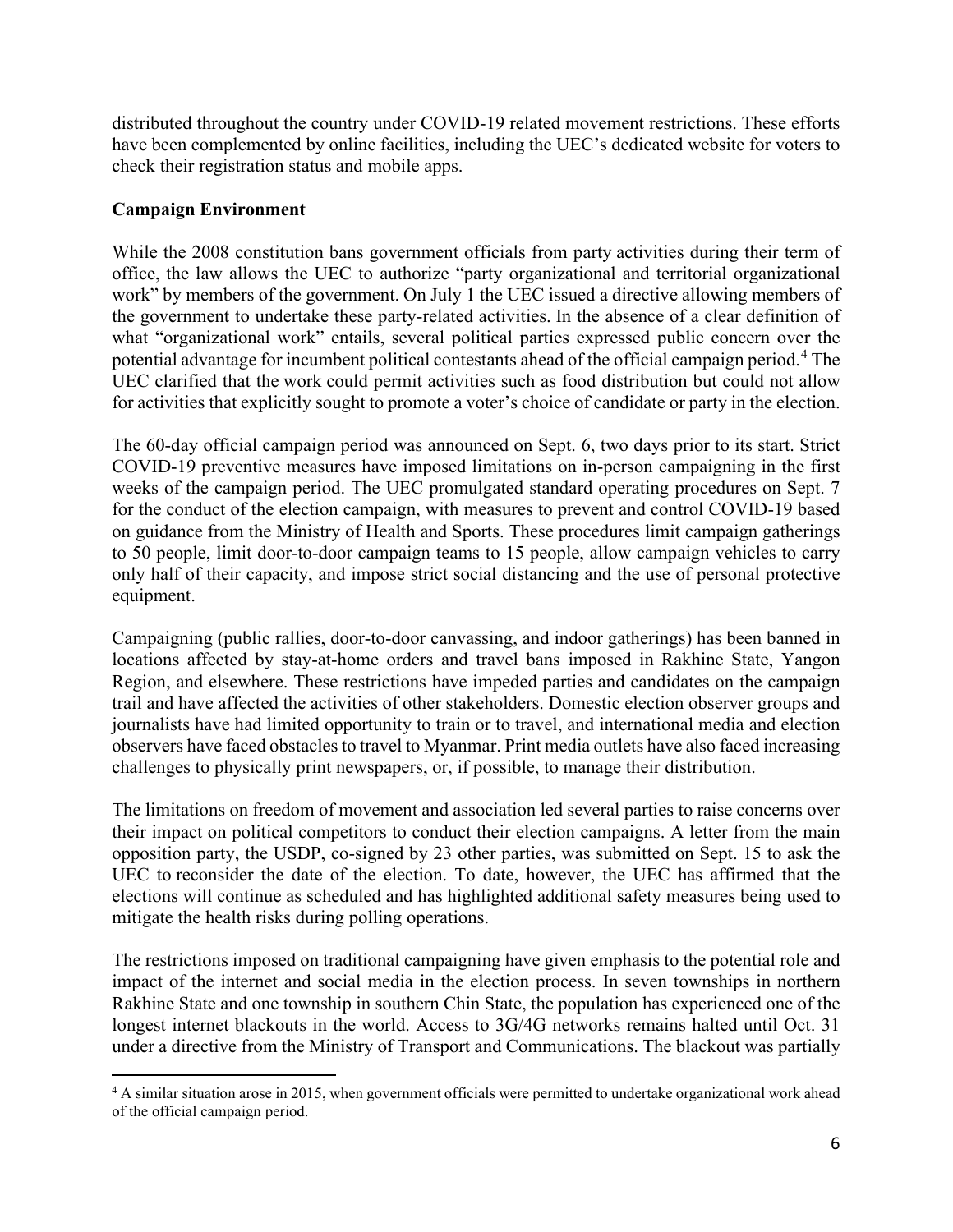alleviated with access to the 2G mobile network on Aug. 2. However, the bandwidth restrictions of this technology make engagement on online platforms impractical.

A self-regulatory approach for in-person and online campaigning is in effect through the political party Code of Conduct, which was signed by 65 political parties on June 26. The behavior of these parties and candidates is actively monitored by a committee of the signatories, although it is not legally binding and offers no sanctions for noncompliance.

Political parties are entitled to free-of-charge 15-minute slots on state radio and television to present their campaign message and political platform. Scripts for these slots are subject to vetting by the UEC and the Ministry of Information for messages that may be deemed to be in contravention of constitutional and legal prohibitions. At this stage, six parties have withdrawn from exercising the entitlement due to elements of their scripts being amended and have accused authorities of undue censorship that limits the right to freedom of expression.

### **Social Media**

The Carter Center is observing the impact of social media on these elections, with a specific focus on Facebook as the primary social media platform used in Myanmar.<sup>[5](#page-6-0)</sup> In pre-election assessments conducted by the Center, the significant increase in Facebook users since 2015 (over 350%) escalated concerns among election stakeholders over potential abuse, including the use of fake accounts, misinformation, disinformation, hate speech, and speech that could increase the risk of violence.

In the monitoring of social media trends, The Carter Center has observed an increase in electionrelated activity on Facebook as the candidate nomination period ended and the official campaigning period began (Figure 1) and an increase in false or misleading content about parties and candidates. The number of posts, and interactions (likes, comments, shares) with posts, on political party pages grew as the official campaign period approached, with a peak in activity occurring on Sept. 8. As of Sept. 30, the Center was able to identify that 72 of the 92 political parties maintain a party page on Facebook, of which at least 41 are verified as authentic by Facebook. [6](#page-6-1)

<span id="page-6-0"></span><sup>&</sup>lt;sup>5</sup> Facebook has [about 26 million users](about:blank) and an estimated 97.8% of th[e social media market share](about:blank) in Myanmar. Facebook does not publish the exact number of users in Myanmar.

<span id="page-6-1"></span><sup>6</sup> Facebook offers a mark verification process (a blue tick) on pages to indicate that the author's information has been verified through a process of due diligence.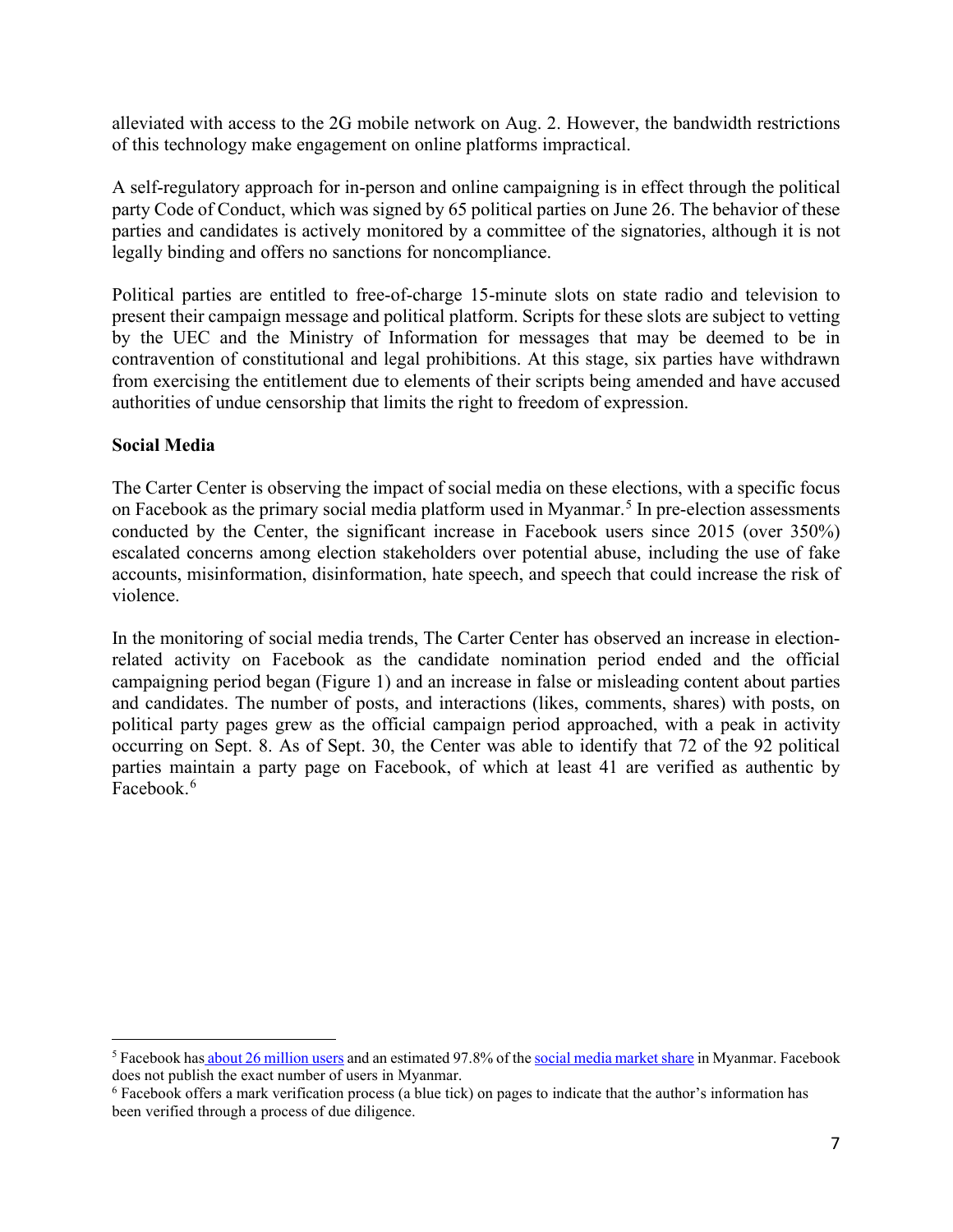



The legal framework does not contain specific provisions to regulate online campaign activities, although several election malpractice and offense provisions can be interpreted as applicable. As noted above, the voluntary political party Code of Conduct also covers online activities. Efforts to mitigate the abuse of social media have been the subject of joint endeavors among the authorities, civil society organizations and Facebook. Myanmar and international CSOs are working to identify and combat the impacts of disinformation and hate speech, for example by orchestrating counterspeech messaging to challenge hateful narratives and referring posts to Facebook for adjudication under its corporate policies and community standards. ${}^{8}$  ${}^{8}$  ${}^{8}$ 

Facebook has introduced several measures in the leadup to the elections to identify and remedy posts that may constitute misinformation, hate speech and harassing content, including the use of artificial intelligence systems.<sup>[9](#page-7-2)</sup> Posts referred to Facebook by stakeholders may take time to address, as can requests to reinstate posts that have been erroneously removed. Facebook also implemented an ad library on Aug. 5 to strengthen transparency and accountability for paid or boosted ads relating to politics, elections and social issues, and has delivered training to election officials on its use. [10](#page-7-3)

<span id="page-7-0"></span><sup>7</sup> Source: data from CrowdTangle for the 20 political party pages with the highest number of interactions between June 1 and Sept. 30, 2020. State Counsellor Aung San Suu Kyi's campaign page, Chair NLD, received 11.1 million interactions – more than 1.5 times the number of interactions of all other party pages combined. The second- and thirdhighest number of interactions were with the USDP page (1.43 million) and USDP Women Committee page (1.57 million), followed by the NLD page (1.27 million), People's Pioneer Party page (1.12 million), Pa-O National Organization page (606,900), and Shan Nationalities Democratic Party (SNDP) page (386,600).

<span id="page-7-1"></span><sup>&</sup>lt;sup>8</sup> As defined by the [Dangerous Speech Project,](about:blank) "Counter speech is any direct response to hateful or harmful speech which seeks to undermine it."

<span id="page-7-3"></span><span id="page-7-2"></span><sup>&</sup>lt;sup>9</sup> See Facebook announcements on  $\frac{\text{Aug. 31}}{10}$  and [Sept. 23.](about:blank) <sup>10</sup> The Myanmar Ad Library can be found [here.](about:blank)